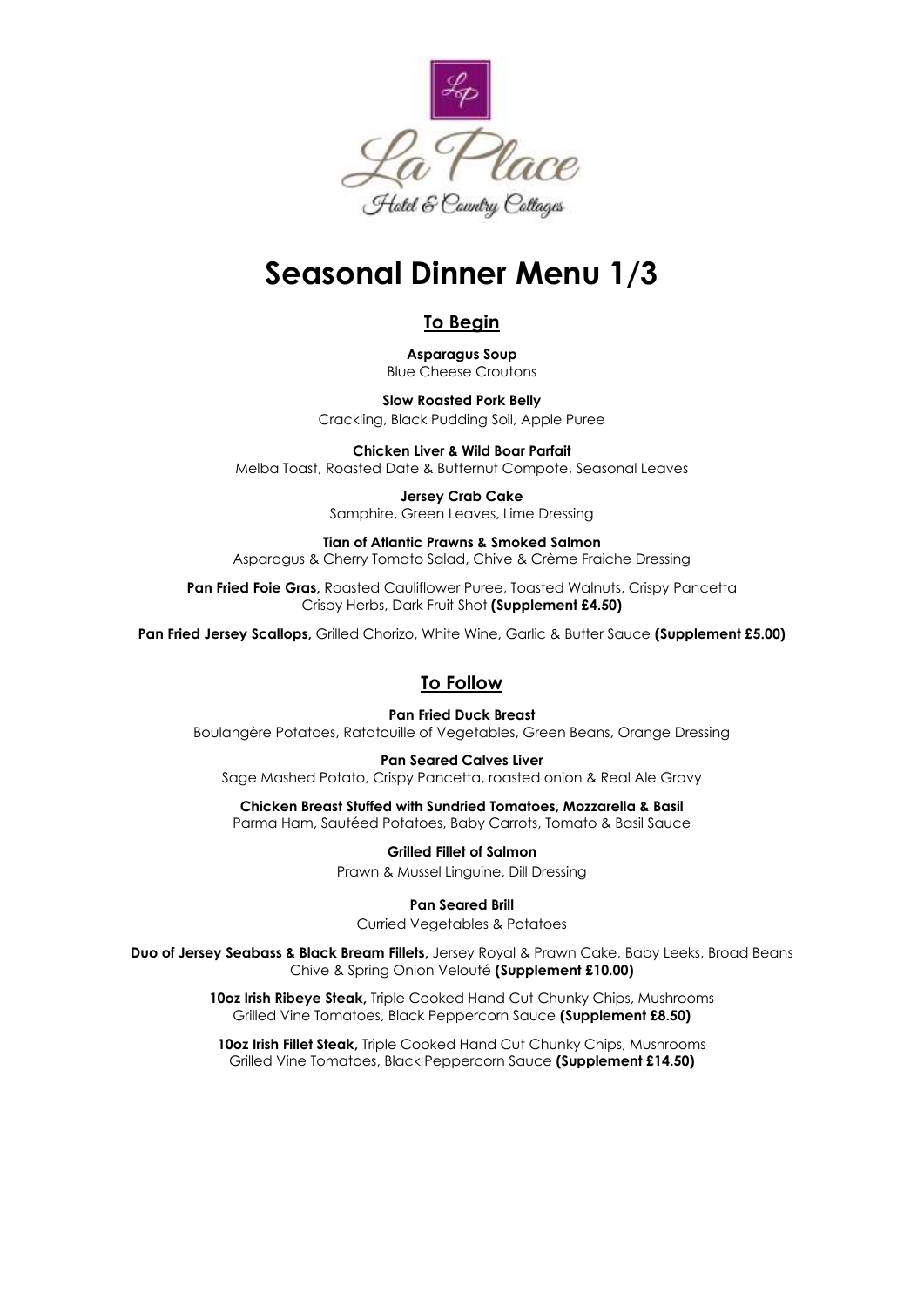

# **Seasonal Dinner Menu 1/3**

#### **To Finish**

**Rich Chocolate Fondant** Raspberry Stew, Jersey Vanilla Ice Cream

**Lemon Posset**  Lime Syrup, Frosted Lemon & Lime Zest

**Roasted Orange & Chocolate Bread & Butter Pudding** Grand Marnier Crème Anglaise, White Chocolate Sticks

> **Trio of Ice Cream** Selection of Jersey Dairy Ice Creams

**Selection of British & Continental Cheeses** Grapes, Celery, Fruit Chutney, Savoury Biscuits **(Supplement £4.50)**

## **The End**

**Illy Filter Coffee, Selection of Tea Infusions** Artisan Chocolate

## **2 Course Menu & Illy Filter Coffee £35.00 3 Course Menu & Illy Filter Coffee £40.00**

#### **Food Allergies & Intolerance**

If you suffer from a food allergy or intollerance, please inform a member of our service team who will be happy to assist when placing your order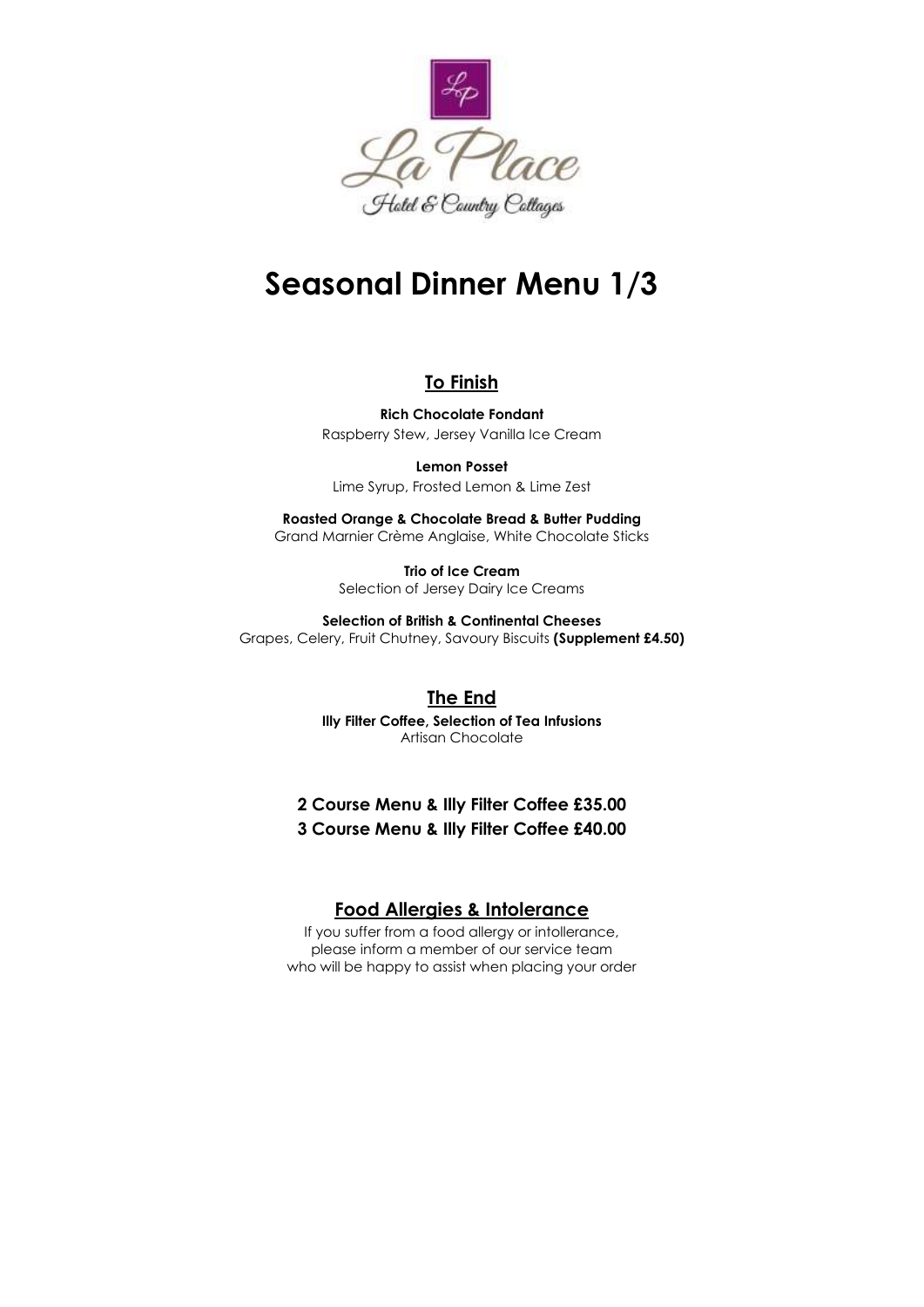

# **Seasonal Dinner Menu 2/3**

## **To Begin**

**Roasted Cauliflower Soup** Truffle Oil, Pea Shoots

**Chicken & Green Olive Pate** Sourdough Croutons, Green Tomato Chutney

**Confit Duck Leg** Celeriac & Fennel Slaw, Roasted Clementines, Grand Marnier Glaze

> **Chargrilled Chilli & Garlic Gambas** Prawn Butter, Salad Garnish

**Smoked Mackerel** Avocado & Mango Salsa, Garnish, Lemon Mayonnaise

**Pan Fried Foie Gras,** Roasted Cauliflower Puree, Toasted Walnuts, Crispy Pancetta Crispy Herbs, Dark Fruit Shot **(Supplement £4.50)**

**Pan Fried Jersey Scallops,** Grilled Chorizo, White Wine, Garlic & Butter Sauce **(Supplement £5.00)**

# **To Follow**

**Roasted Welsh Rump of Lamb** Dauphinoise Potatoes, Parsnip Puree, Glazed Carrots, Green Beans, Cassis Reduction

> **Slow Roasted Pork Belly** Spring Onion Mashed Potato, Peas, Glazed Carrots, Pan Roast Jus

> > **Char-Grilled Veal T-Bone** Chunky Chips, Mushroom, Tomato, Bearnaise Sauce

**Oven roasted Monkfish Loin** Sauteed Potatoes, Spinach, Seafood Stew (Moules, Prawns, Crab)

**Grilled Cod fillet**

Parsley Buttered Jersey Royals, Roasted Cauliflower Florets, Poached Gambas, Peas, Prawn Velouté

**Duo of Jersey Seabass & Black Bream Fillets,** Jersey Royal & Prawn Cake, Baby Leeks, Broad Beans Chive & Spring Onion Velouté **(Supplement £10.00)**

> **10oz Irish Ribeye Steak,** Triple Cooked Hand Cut Chunky Chips, Mushrooms Grilled Vine Tomatoes, Black Peppercorn Sauce **(Supplement £8.50)**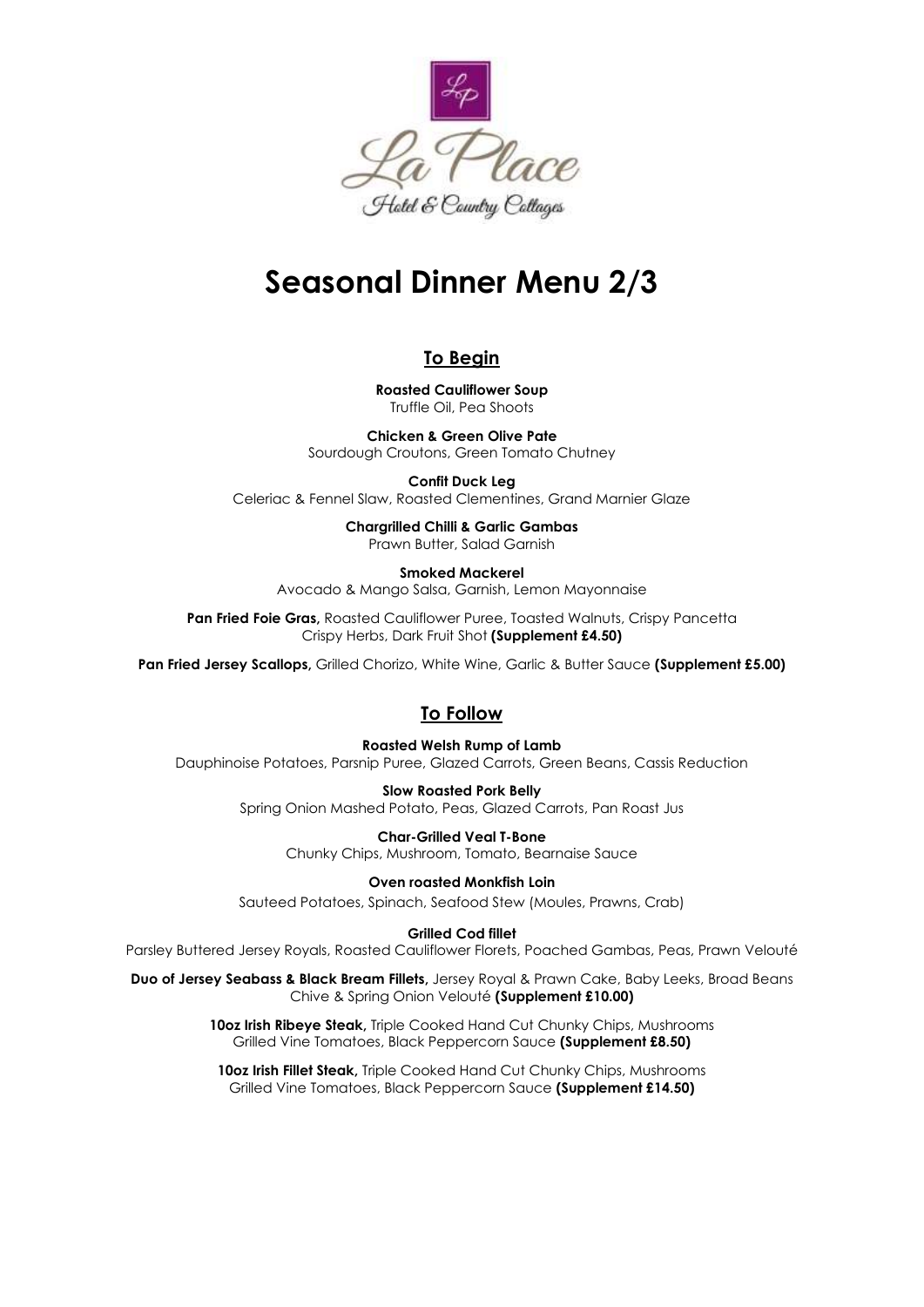

# **Seasonal Dinner Menu 2/3**

#### **To Finish**

**Chocolate Tart** Raspberry Compote, Brandy Cream

**Passion Fruit Parfait** Hazelnut Biscuit Base, Coconut & Citrus Syrup

**Summer Pudding** Strawberry Sauce, Vanilla Ice Cream

**Trio of Ice Cream** Selection of Jersey Dairy Ice Creams

**Selection of British & Continental Cheeses** Grapes, Celery, Fruit Chutney, Savoury Biscuits **(Supplement £4.50)**

#### **The End**

**Illy Filter Coffee, Selection of Tea Infusions** Artisan Chocolate

### **2 Course Menu & Illy Filter Coffee £35.00 3 Course Menu & Illy Filter Coffee £40.00**

#### **Food Allergies & Intolerance**

If you suffer from a food allergy or intollerance, please inform a member of our service team who will be happy to assist when placing your order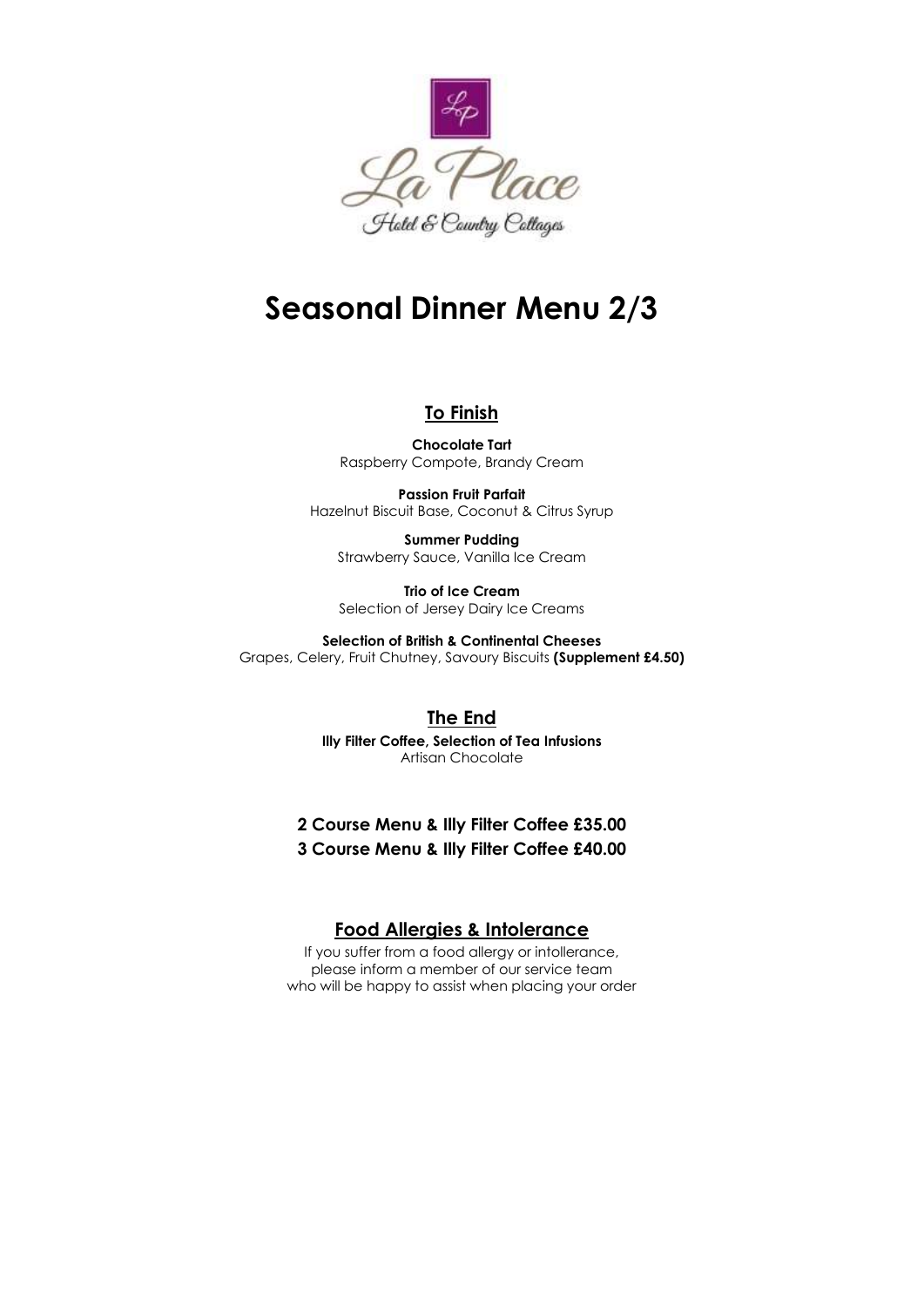

# **Seasonal Dinner Menu 3/3**

## **To Begin**

**Cream of Broccoli Soup** Toasted Almonds

**La Place Cured Meat Plate** Capers, Gherkins, Anchovy, Rocket, Parmesan, Watercress, Balsamic

**Pheasant & Foie Gras Terrine** Roasted Garlic & Tomato Compote, Brioche Croutons, Tarragon Oil, Watercress

# **Seafood Delicacies**

Smoked Salmon, Gambas, Peppered Mackerel, Atlantic Prawns, Lime Dressing

**Avocado, Atlantic Prawn Cocktail** Salted Cucumber, Confit Vine tomatoes, Crisp Lettuce, Marie Rose Sauce

Pan Fried Foie Gras, Roasted Cauliflower Puree, Toasted Walnuts, Crispy Pancetta Crispy Herbs, Dark Fruit Shot **(Supplement £4.50)**

**Pan Fried Jersey Scallops,** Grilled Chorizo, White Wine, Garlic & Butter Sauce **(Supplement £5.00)**

# **To Follow**

**Pan Roasted Fillet of Venison** Jersey Royal & Spring Onion Cake, Glazed Baby Carrots, Parsnip Puree, Cassis Sauce

> **Pancetta & Sage wrapped Pork Fillet** Buttered Jersey Royals, Ratatouille, Asparagus

**Pan Fried Guinea Fowl** Sauté of Peas, New Potatoes & Pancetta, Asparagus, Thyme & Brandy Cream Sauce

**Ballotine of Sole & Prawn Mousse** Crushed Jersey Royals, Peas, Sauteed Spinach, Leek & Pink Peppercorn Cream Sauce

> **Whole Jersey Plaice (On Bone)** Buttered Jersey Royals, Green beans, Chervil Butter Sauce

**Duo of Jersey Seabass & Black Bream Fillets,** Jersey Royal & Prawn Cake, Baby Leeks, Broad Beans Chive & Spring Onion Velouté **(Supplement £10.00)**

> **10oz Irish Ribeye Steak,** Triple Cooked Hand Cut Chunky Chips, Mushrooms Grilled Vine Tomatoes, Black Peppercorn Sauce **(Supplement £8.50)**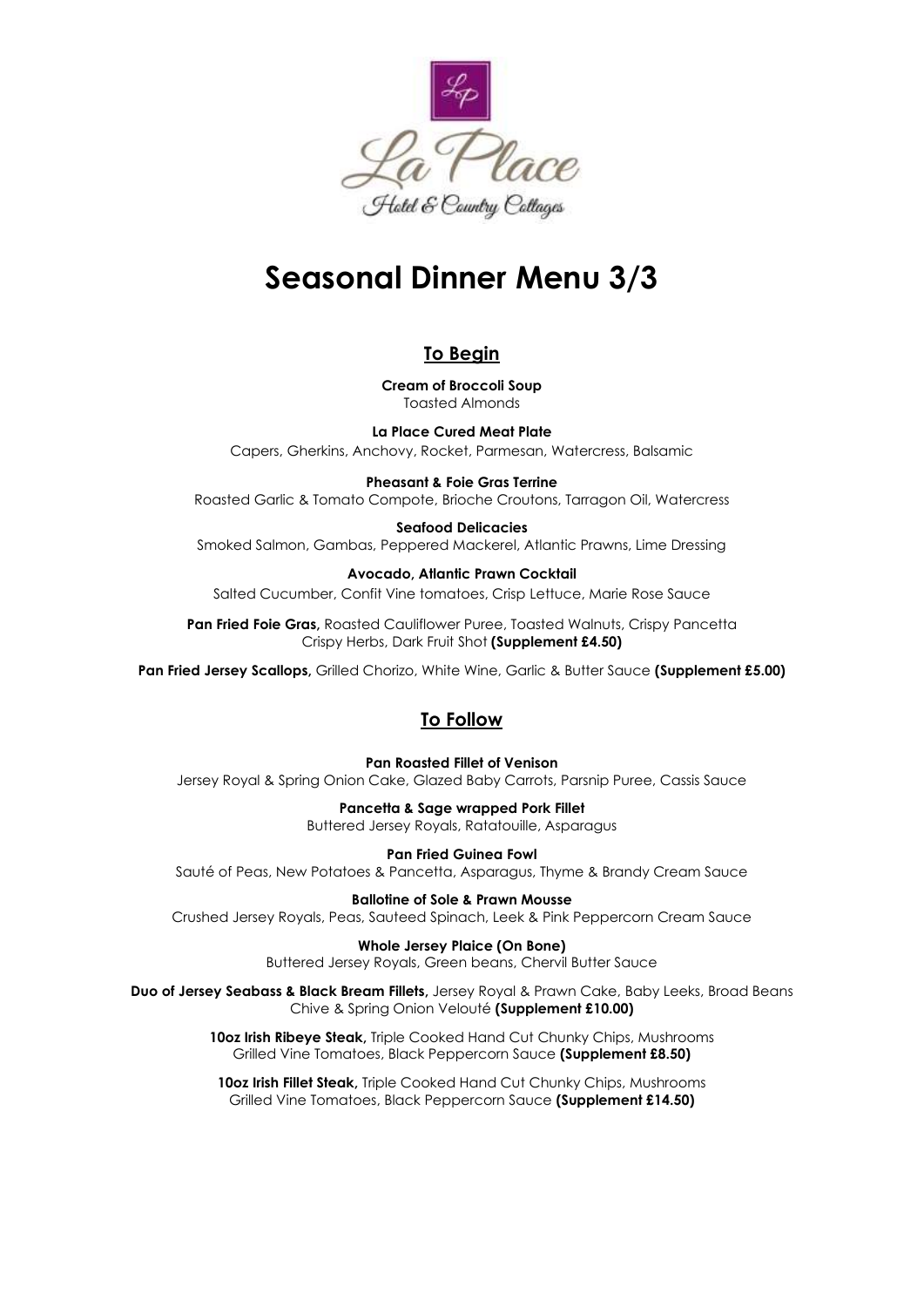

# **Seasonal Dinner Menu 3/3**

### **To Finish**

**Warm Chocolate Brownie** Chocolate Sauce, Jersey Vanilla Ice Cream

**Macerated Strawberry Tart** Vanilla & Basil Syrup, Wild Berries, Chocolate Snow, Crispy Mint Leaves

> **Sticky Toffee Pudding** Caramel Sauce, Vanilla Ice Cream

**Trio of Ice Cream**

Selection of Jersey Dairy Ice Creams

**Selection of British & Continental Cheeses**

Grapes, Celery, Fruit Chutney, Savoury Biscuits **(Supplement £4.50)**

## **The End**

**Illy Filter Coffee, Selection of Tea Infusions** Artisan Chocolate

# **2 Course Menu & Illy Filter Coffee £35.00 3 Course Menu & Illy Filter Coffee £40.00**

# **Food Allergies & Intolerance**

If you suffer from a food allergy or intollerance, please inform a member of our service team who will be happy to assist when placing your order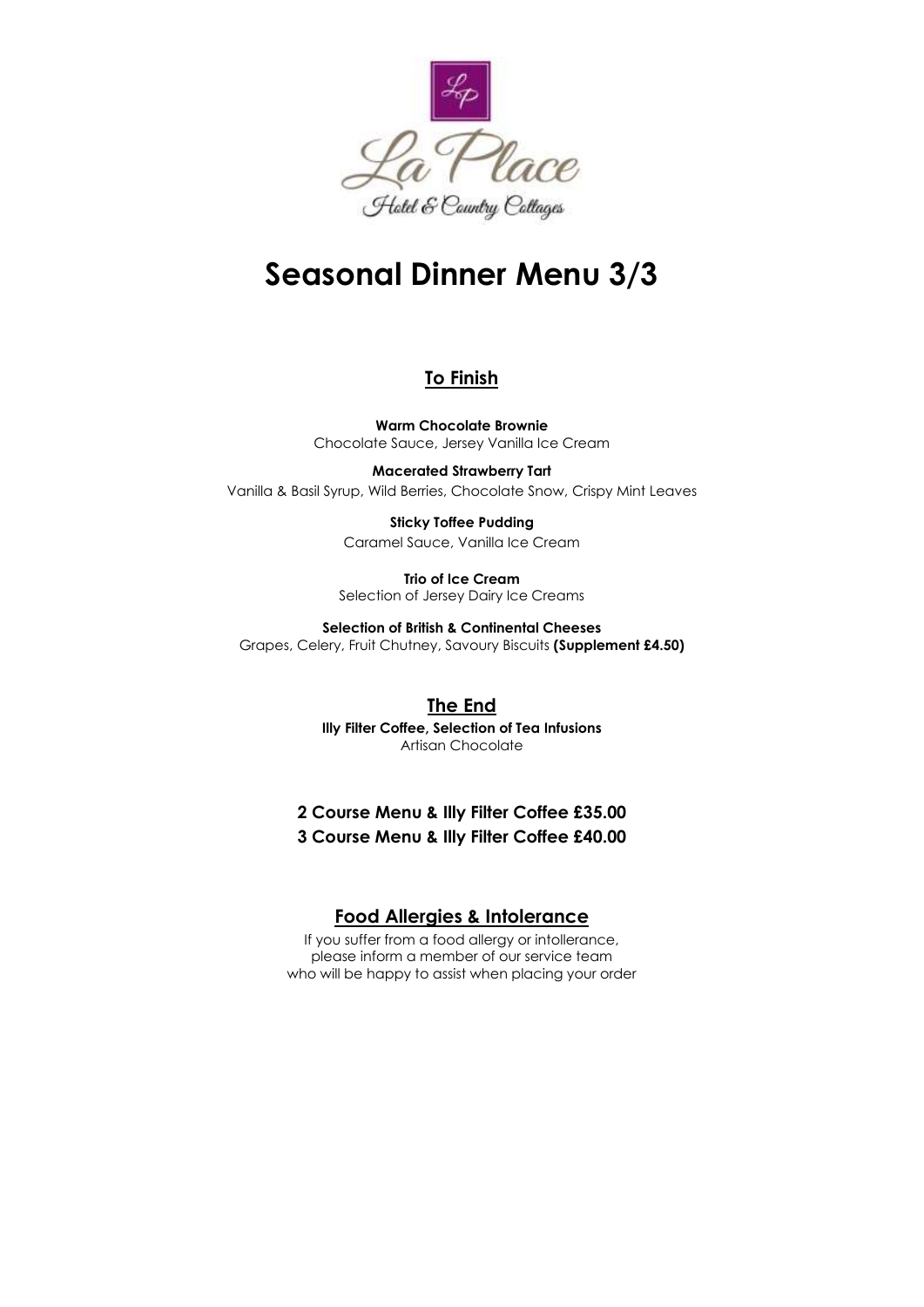

# **Sunday Seasonal Dinner Menu**

## **To Begin**

**Roasted Tomato & Red Pepper Soup** Basil Oil

**Chicken & Green Olive Pate** Sourdough Croutons, Green Tomato Chutney

**Confit Duck Leg** Celeriac & Fennel Slaw, Roasted Clementines, Grand Marnier Glaze

**Smoked Salmon Platter** Caper Berries, Anchovies, Seasonal Salad, Lemon Mayonnaise

> **Pan Fried King Prawns** Crispy Chorizo, Green Leaves, Garlic Butter

**Pan Fried Foie Gras,** Roasted Cauliflower Puree, Toasted Walnuts, Crispy Pancetta Crispy Herbs, Dark Fruit Shot **(Supplement £4.50)**

**Pan Fried Jersey Scallops,** Grilled Chorizo, White Wine, Garlic & Butter Sauce **(Supplement £5.00)**

## **To Follow**

**Roast Sirloin of Beef** Yorkshire Pudding, Duck Fat Roasted Potatoes, Baton Carrots, Green Beans, Red Wine Jus

**Slow Cooked Shoulder of Pork**  Yorkshire Pudding, Roasted Potatoes, Asparagus, Carrots, Pan Roast Jus

**Pan Roasted Saddle of Lamb** Roasted Potatoes, Broccoli, Carrot Puree, Dijon Mustard & Thyme sauce

**Pan Fried Chicken Breast** Dauphinoise Potato, Green Beans, Spinach, Wild Mushroom & Cream Sauce

**Grilled Fillet of Wild Salmon** Lyonnaise Potato, Asparagus, Baby Carrots, Hollandaise Sauce

**Grilled Cod fillet**

Parsley Buttered Jersey Royals, Roasted Cauliflower Florets, Poached Gambas, Peas, Prawn Velouté

**Duo of Jersey Seabass & Black Bream Fillets,** Jersey Royal & Prawn Cake, Baby Leeks, Broad Beans Chive & Spring Onion Velouté **(Supplement £10.00)**

> **10oz Irish Ribeye Steak,** Triple Cooked Hand Cut Chunky Chips, Mushrooms Grilled Vine Tomatoes, Black Peppercorn Sauce **(Supplement £8.50)**